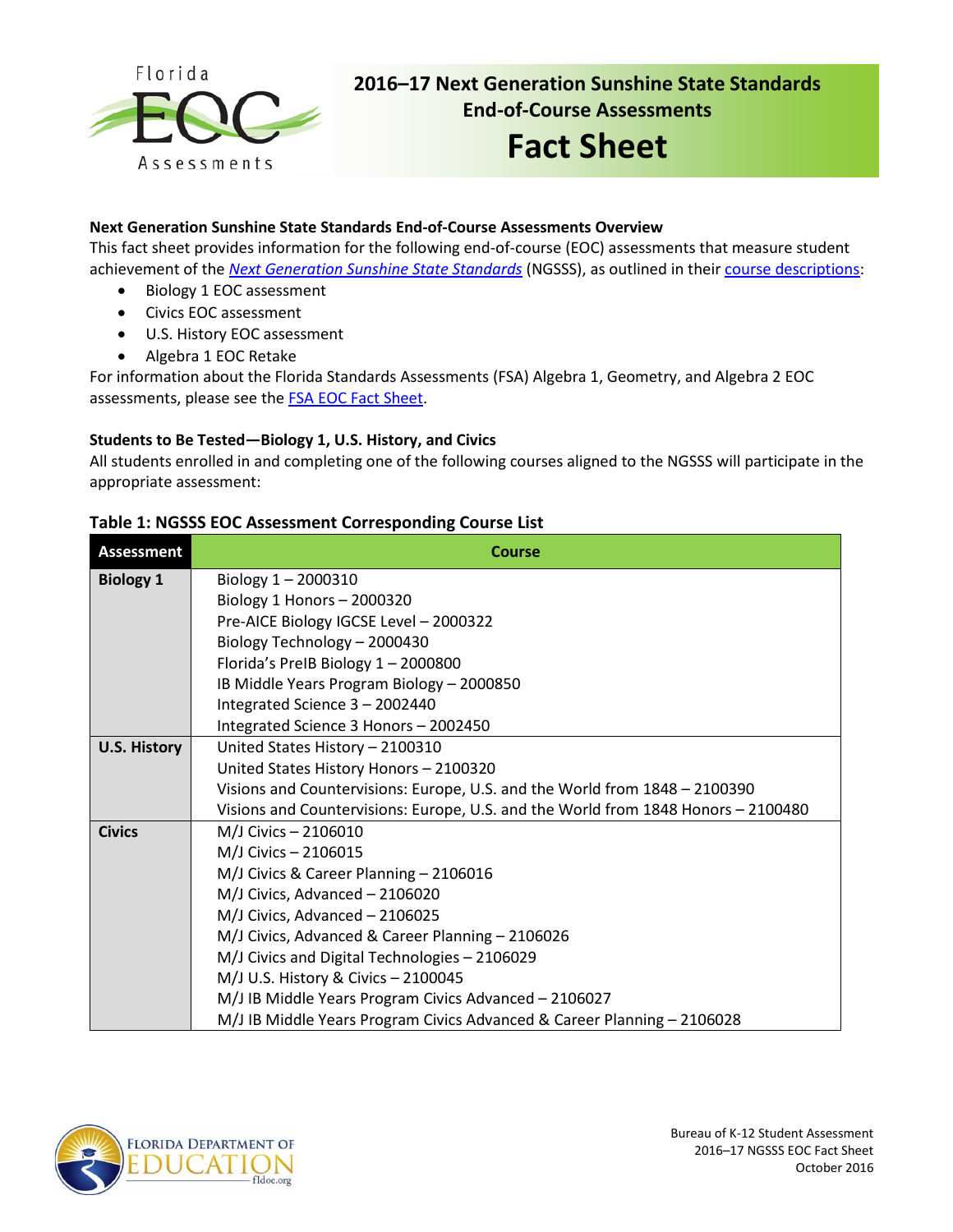The following students are eligible to participate in the NGSSS Biology 1, Civics, and U.S. History EOC assessments:

- Students who have not yet taken the assessment to be averaged as 30% of their course grade
- Students who are in grade forgiveness programs and wish to retake the assessment to improve their course grade

2

- Students who need to earn a passing score for a standard diploma with a Scholar designation (Biology 1 and U.S. History only)
- Students in a credit acceleration program (CAP) who wish to take the assessment to earn course credit (Biology 1 and U.S. History only)
- Students enrolled in an accelerated course that satisfies the appropriate course requirement but does not require participation in the EOC assessment (Biology 1 only)

# **Students to Be Tested – Algebra 1 EOC Retake**

The following students are eligible to participate in the NGSSS Algebra 1 EOC Retake:

- Students who need to retake the assessment for graduation purposes
- Students who have not yet taken the assessment to be averaged as 30% of their course grade
- Students who are in grade forgiveness programs and wish to retake the assessment to improve their course grade

The assessment is appropriate for students who meet the criteria above and were enrolled in one of the following courses prior to Fall 2014:

# **Table 2: Algebra 1 EOC Retake Corresponding Course List**

**Course\***

Algebra 1 – 1200310 Algebra 1 Honors – 1200320 Algebra 1-B – 1200380 Pre-AICE Mathematics 1 IGCSE Level– 1209810 IB Middle Years Program Algebra 1 – 1200390

\*Students completing one of these courses for the first time beginning in Spring 2015 and beyond participate in the **FSA Algebra 1 EOC Assessment**.

# **Test Administration Schedule**

For a full schedule of all statewide assessments, see the [2016-17 Statewide Assessment Schedule.](http://info.fldoe.org/docushare/dsweb/Get/Document-7514/dps-2015-175a.pdf) The 2016– 2017 NGSSS EOC assessments will be administered as follows:

- **September 12–23, 2016**
	- o Algebra 1 Retake, Biology 1, Civics, U.S. History
- **November 28–December 16, 2016**
	- o Algebra 1 Retake, Biology 1, Civics, U.S. History
- **March 27–April 7, 2017**
	- o Algebra 1 Retake
- **April 17–May 19, 2017**
	- o Biology 1, Civics, U.S. History
- **July 10–21, 2017**
	- o Algebra 1 Retake, Biology 1, Civics, U.S. History

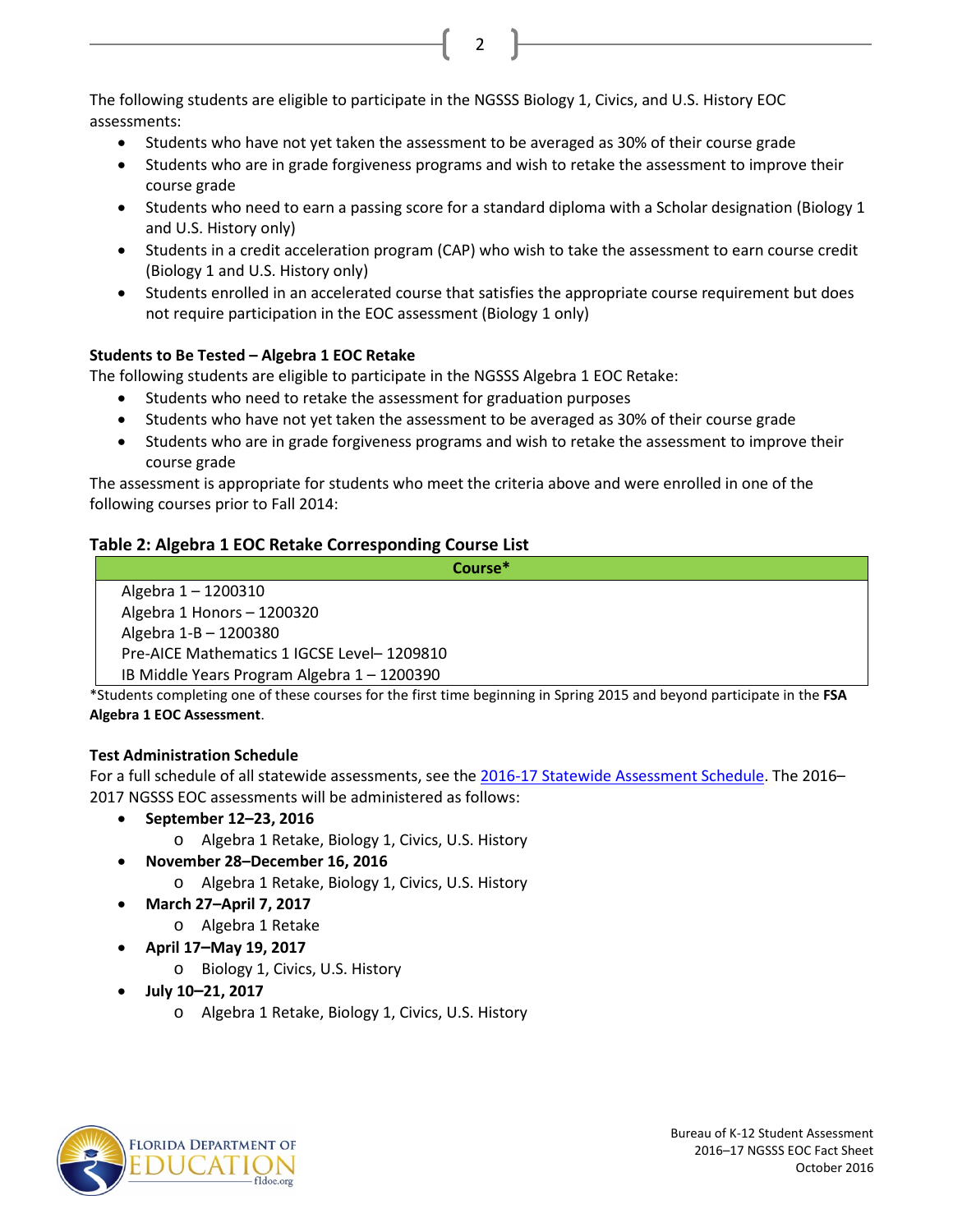### **Test Administration Information**

• The NGSSS EOC assessments are delivered via a computer-based test (CBT) platform called TestNav8.

3

- Paper-based versions (regular print, large print, braille, and one-item-per-page) of CBT assessments are provided for students with disabilities who cannot access assessments on the computer, as specified in their Individual Educational Plans (IEPs) or Section 504 plans.
- CBT accommodations (e.g., text-to-speech) are available for students whose IEPs or 504 plans indicate these accommodations.
- Each NGSSS EOC assessment is given in one 160-minute session with a 10-minute break after the first 80 minutes.
- Any student not finished by the end of the 160-minute session may continue working for up to the length of a typical school day.
- There are multiple forms of each NGSSS EOC assessment. The number and type of items are as described below:
	- o For Biology 1, there are 60–66 multiple-choice items.
	- o For U.S. History, there are 50–60 multiple-choice items.
	- o For Civics, there are 52–56 multiple-choice items.
	- o For Algebra 1 Retake, there are 35–40 multiple-choice items and 20–25 fill-in response items.
	- Students are provided with the following resources during testing:
		- o Biology 1 EOC Four-function calculator, Periodic Table of the Elements, and CBT Work Folder
		- o Civics EOC and U.S. History EOC CBT Worksheet
		- o Algebra 1 EOC Retake Four-function calculator, reference sheet, and CBT Work Folder

#### **Practice Tests**

- Computer-based practice tests (ePATs) are available at [www.FLAssessments.com/ePATs.](http://www.flassessments.com/ePATs) Teachers, parents/guardians, and students can review the browser-based ePAT for each assessment.
- Students are required to participate in an ePAT practice session at their school prior to testing.
- Paper-based regular print practice tests are available on the Florida Department of Education (FDOE) [EOC page.](http://www.fldoe.org/accountability/assessments/k-12-student-assessment/end-of-course-eoc-assessments) Districts may order paper-based practice materials for students participating with large print or braille accommodations.

#### **Achievement Levels and Scale Scores**

Student performance on Florida's statewide assessments is categorized into five achievement levels. Table 4 provides information regarding student performance at each achievement level for the NGSSS EOC assessments; this information is provided on student reports so that students, parents, and educators may interpret student results in a meaningful way.

#### **Table 4. Achievement Levels**

| Level 1             | Level 2                | Level 3               | Level 4               | Level 5           |
|---------------------|------------------------|-----------------------|-----------------------|-------------------|
| Indicates an        | Indicates a below      | Indicates a           | Indicates an above    | Indicates mastery |
| inadequate level of | satisfactory level of  | satisfactory level of | satisfactory level of | of the most       |
| success with the    | success with the       | success with the      | success with the      | challenging       |
| challenging content | challenging content of | challenging content   | challenging content   | content of the    |
| of the NGSSS.       | the NGSSS.             | of the NGSSS.         | of the NGSSS.         | NGSSS.            |

Achievement level scale score ranges for NGSSS EOC assessments are provided in the table below. The lowest score in Level 3 is the passing score for each assessment.